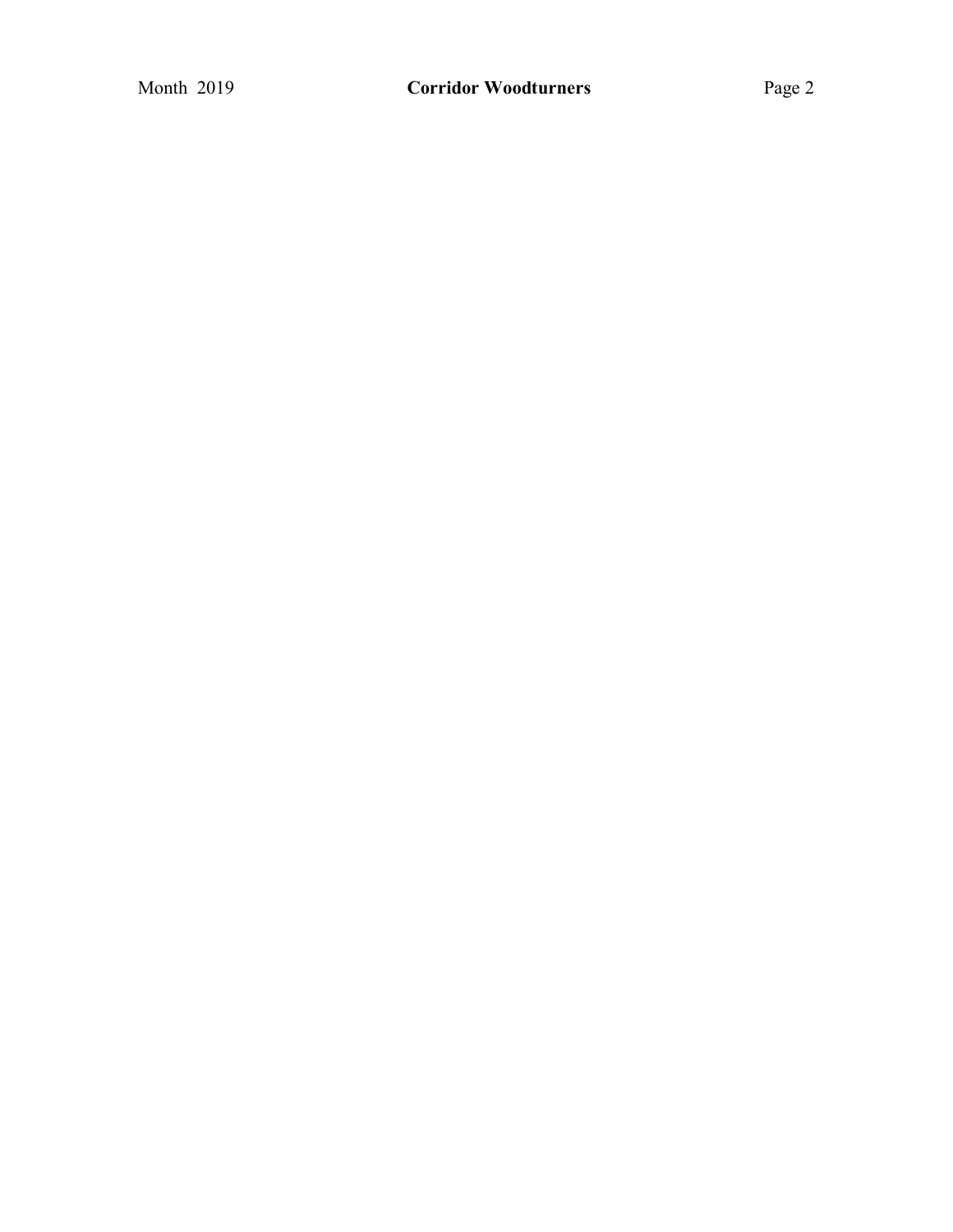M E M B E R S G A L L E R Y

Name -Wood - Finish - Category Legend: AO=Antique Oil WOP=Wipe on Poly POM=Project of the month S&T=show and tell BLO= Boiled Linseed Oil SB= Salad Bowl finish FOG=Found on Ground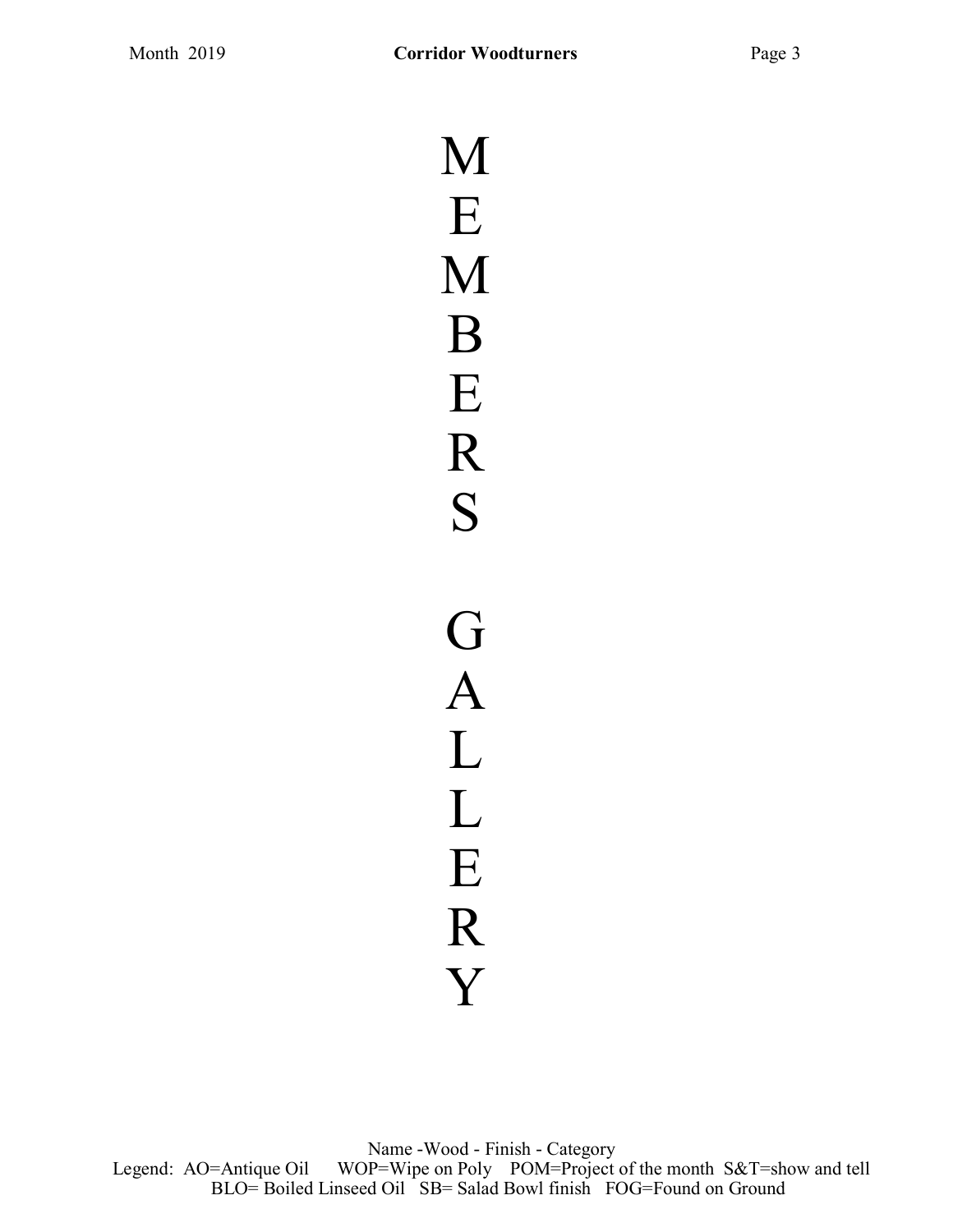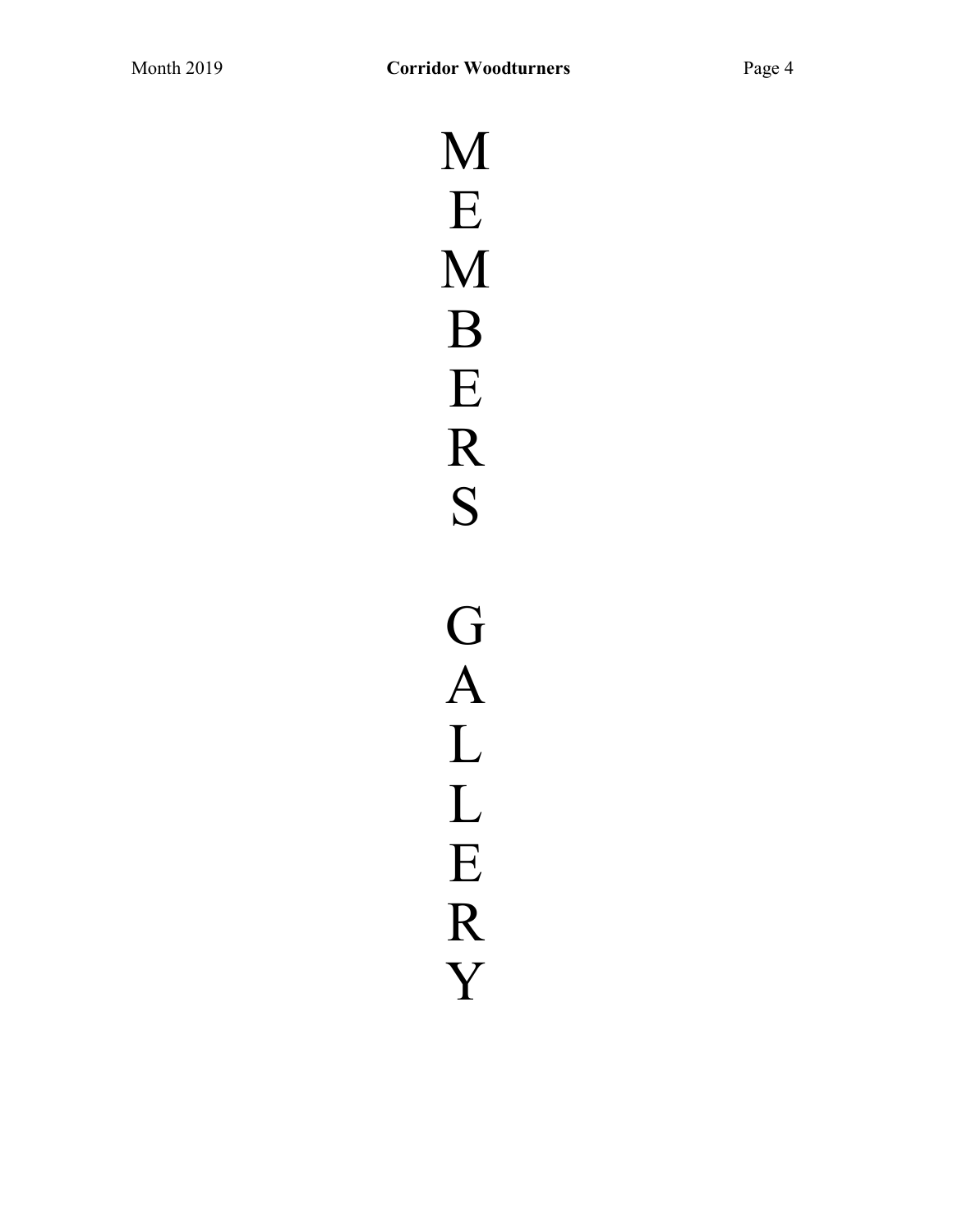M E M B E R S G A L L E R Y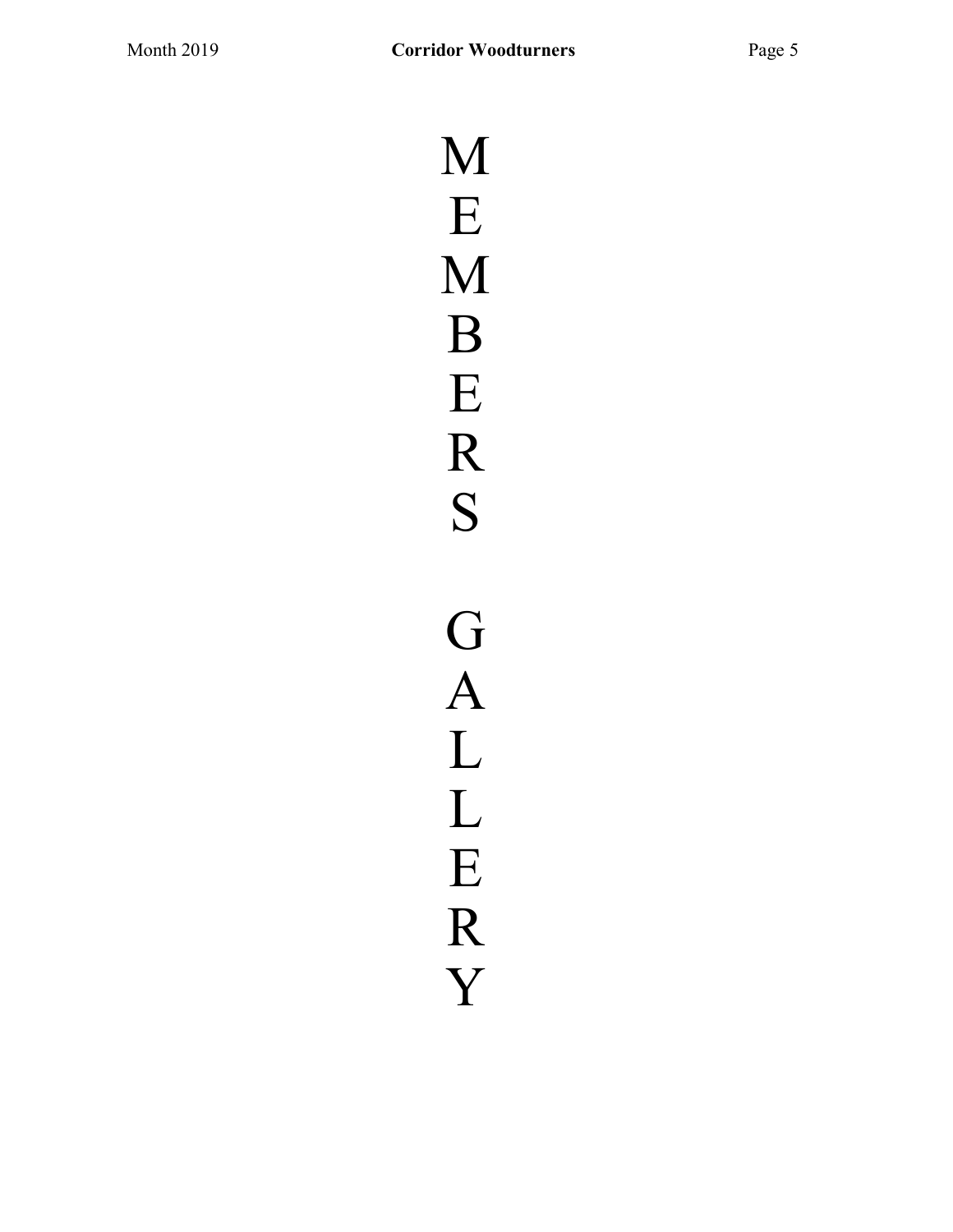M E M B E R S G A L L E R Y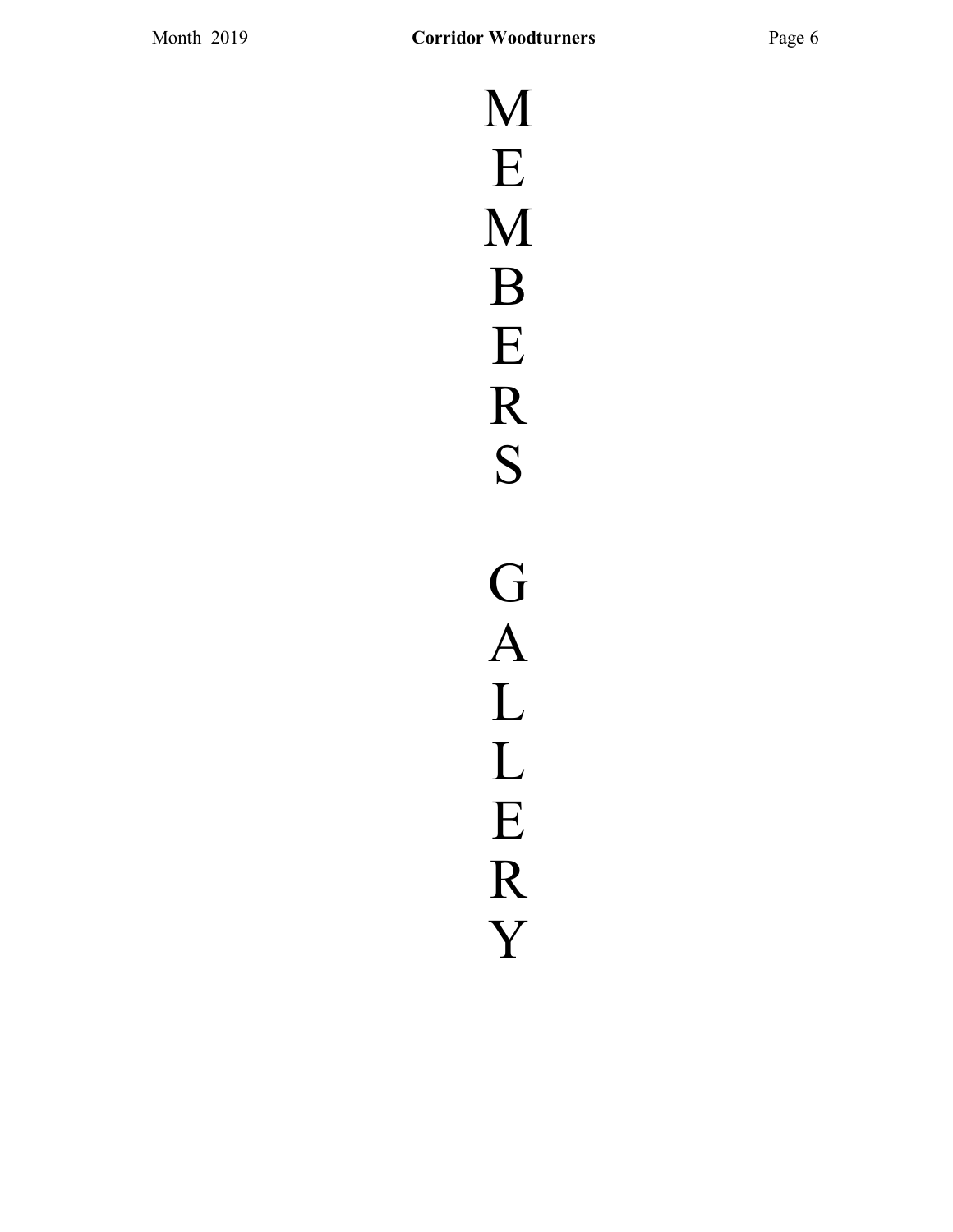### **Library Information**

Do you use the literature library? What items would you like to see added, what would make it easier to use? See Gary Nosek and make your wishes known.

# **The Help Corner with John Sandor**